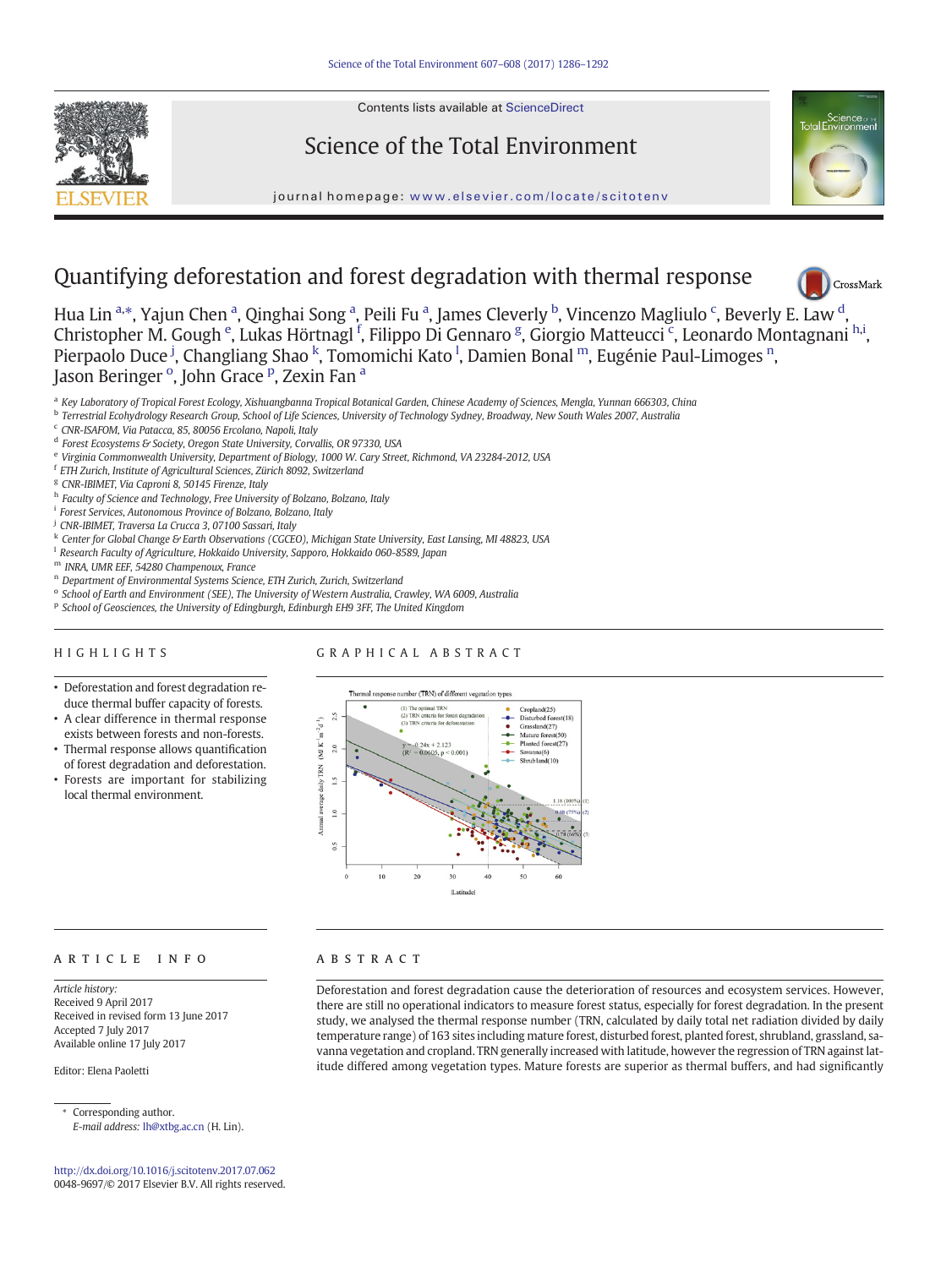Keywords: Surface temperature Disturbance Succession Reforestation Temperature stability higher TRN than disturbed and planted forests. There was a clear boundary between TRN of forest and non-forest vegetation (i.e. grassland and savanna) with the exception of shrubland, whose TRN overlapped with that of forest vegetation. We propose to use the TRN of local mature forest as the optimal TRN (TRN<sub>opt</sub>). A forest with lower than 75% of TRN<sub>opt</sub> was identified as subjected to significant disturbance, and forests with 66% of TRN<sub>opt</sub> was the threshold for deforestation within the absolute latitude from 30° to 55°. Our results emphasized the irreplaceable thermal buffer capacity of mature forest. TRN can be used for early warning of deforestation and degradation risk. It is therefore a valuable tool in the effort to protect forests and prevent deforestation.

© 2017 Elsevier B.V. All rights reserved.

#### 1. Introduction

Deforestation and forest degradation are global environmental problems. Deforestation implies the transformation of a forest into another land cover type, whereas degraded forest has lost some of the ability to provide ecosystem services and resources ([Sasaki and Putz, 2009](#page-6-0)). Both of these processes remove or reduce the multiple benefits of forest, such as the provision of biomass (including timber and non-timber products), food, and carbon sequestration as well as environmentally protective functions [\(Thompson et al., 2013; Trumbore et al., 2015](#page-6-0)). Many international organizations and programs focus on these issues. The FAO Global Forest Resource Assessment evaluates forest health and vitality based on areas of forest affected by various stresses [\(FAO,](#page-6-0) [2005, 2011\)](#page-6-0). A UN Programme on Reducing Emissions from Deforestation and Forest Degradation (UN-REDD) was initiated in 2008 and the UN Convention to Combat Desertification (UNCCD) focuses on degradation in dry lands, while the UN Framework Convention on Climate Change (UNFCCC) concentrates on recovering degraded forests to mitigate climate change. All of these programs rely on operationally defining and monitoring deforestation and forest degradation.

Forest degradation is generally defined as "a reduction of the capacity of a forest to provide goods and services" [\(Simula, 2009](#page-6-0)). However, this definition is inadequate for decision-making. Many alternative criteria and indicators have been proposed, based on productivity, biological diversity, unusual disturbances, carbon storage, and the protective function of forests ([Thompson et al., 2013](#page-6-0)). Among these indicators, canopy cover is often used because it is easily and accurately quantifiable [\(IPCC, 2003a; ITTO, 2002; UNFCCC, 2001\)](#page-6-0). Carbon emissions or standing biomass are two other commonly used indicators that relate to ecosystem protective function [\(IPCC, 2003b, 2003c\)](#page-6-0). However, area-based indicators can only detect deforestation or serious forest degradation when these processes already caused visually explicit impacts on forest structure. For example, LandTrendr, which is a timeseries analysis of Landsat data, showed a range of errors especially where disturbance is subtle ([Kennedy et al., 2010\)](#page-6-0). Quantitative estimates of standing biomass or carbon emissions are affected by large uncertainties ([Goetz et al., 2015](#page-6-0)) and might neglect other aspects of forest function, e.g. nutrient cycling [\(Trumbore et al., 2015](#page-6-0)).

Considering the abovementioned issues, a holistic indicator is needed to assess forest status. Canopy temperature is a proxy for interactions between physiological and physical processes [\(Niu et al., 2012\)](#page-6-0). Previous research reported that land surface warming generally decreased with the increase of Normalized Difference Vegetation Index (NDVI): desert areas have the highest rates of increasing temperature (0.4 K/decade), tropical forests can maintain a stable canopy surface temperature, and areas of intermediate vegetation show moderate rates of increasing temperature (0.1–0.3 K/decade) [\(Lim et al., 2008\)](#page-6-0). This implies that dense forests can therefore stabilize the local thermal environment. The thermal response to solar radiation is not only directly related to local thermal effects but also holistically reflects the status of forest by showing how energy is partitioned and used within a forest. From an energy balance perspective, the less energy is used for canopy heating, the more energy can be used for evapotranspiration and photosynthesis by forest [\(Gates, 2003; Kim et al., 2016; Schneider and Kay, 1994\)](#page-6-0). It has been demonstrated that the thermal response of forest is associated with age, recovery and succession of vegetation [\(Lin et al., 2017;](#page-6-0) [Luvall and Holbo, 1989](#page-6-0)). Canopy surface temperature and related indicators (e.g. crop water stress index and water deficit index) have been widely used to monitor drought stress and health in agricultural crops and forests [\(Christ et al., 2016; Jackson et al., 1981; Jimenez-Munoz](#page-6-0) [et al., 2016; Kim et al., 2016; Maes and Steppe, 2012; Rashid et al.,](#page-6-0) [1999](#page-6-0)), but its application to identify deforestation and forest degradation is still under study ([Aerts et al., 2004; Gonzalez-Dugo et al., 2012;](#page-6-0) [Kay et al., 2001; Kutsch et al., 2001; Lin et al., 2017; Maes et al., 2011](#page-6-0)). Temperature can change with variations in the amount of incident radiation, so the thermal buffer capacity (TBC, rate of temperature change) and thermal response number (TRN, the amount of energy required to change the surface temperature) were developed as surrogates for surface temperature.

In the present study, we use long-term meteorological data to analyse the thermal response to radiation of different vegetation types, and try to find criteria that can quantitatively distinguish deforestation and forest degradation.

#### 2. Materials and methods

#### 2.1. Data sources

Energy and carbon flux and meteorological data were retrieved from the FLUXNET database (http://fl[uxnet.ornl.gov/](http://fluxnet.ornl.gov/)) for 163 sites [\(Fig. 1](#page-2-0) and Appendix A). We classified seven vegetation types according to International Geosphere-Biosphere Programme (IGBP) classes and their status: mature forest (natural and healthy forests undisturbed for more than 50 years), disturbed forest (natural forest with recent disturbance, e.g. logging and fire, and young natural forest), planted forest, shrubland, savanna, grassland, and cropland (Appendix A).

FLUXNET coordinates global observations from worldwide distributed micrometeorological towers, using standardized quality control and gap-filling methods [\(Moffat et al., 2007; Papale et al., 2006; Reichstein](#page-6-0) [et al., 2005\)](#page-6-0). Radiation and air temperature are measured above the canopy, usually at or near the level of the eddy covariance sensors, and recorded as half-hour means. Observations began in different years so the temporal coverage of the data did not match exactly. To include as many sites as possible and reduce the possible impact of trends in climate, we used data in the time span between 2003 and 2006 (Appendix A).

#### 2.2. TRN calculations

The thermal response number is defined as the amount of net radiation required to change one unit of surface temperature [\(Luvall and](#page-6-0) [Holbo, 1989](#page-6-0)), calculated as:

$$
TRN = \frac{\sum_{t_1}^{t_2} R_n}{\Delta T}
$$
 (1)

where  $R_n$  is net radiation summed from  $t_1$  to  $t_2$  and  $\Delta T$  is the range in canopy surface temperature  $(T_c)$  over time period  $t_1$  to  $t_2$ . In this study, we used the time interval from 0:00 to 24:00. In present study, we used  $T_a$  above the canopy instead of  $T_c$  due to the unavailability of  $T_c$  data at most FLUXNET sites. The whole analyses were based on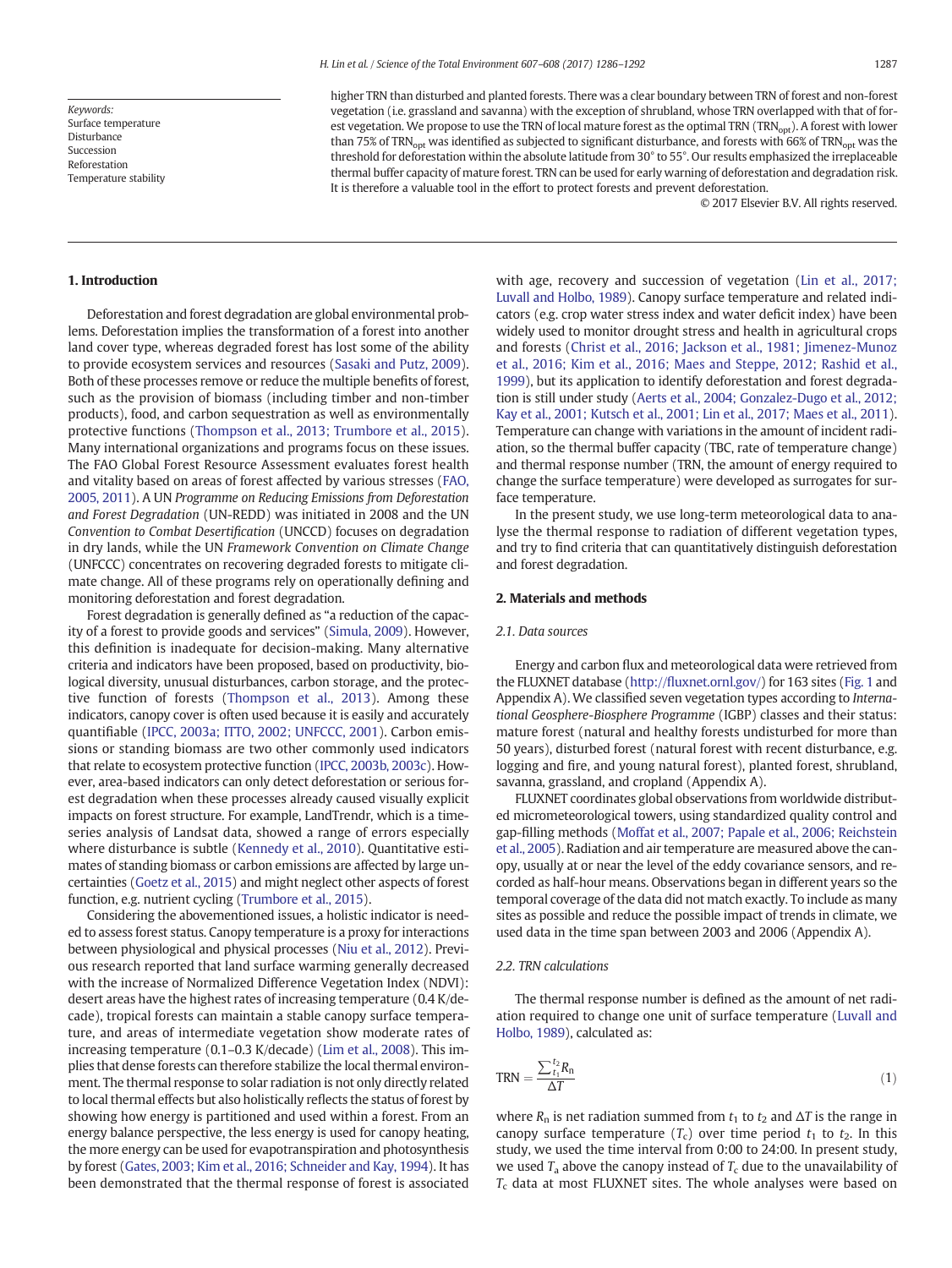<span id="page-2-0"></span>

Fig. 1. Distribution of the 163 study sites.

annual average daily TRN which reduced the impact of weather ([Lin](#page-6-0) [et al., 2011](#page-6-0)).

#### 2.3. Comparison of TRN among different vegetation types

Although TRN removed the influence of the amount of net radiation on surface temperature, the shape of the diurnal radiation curve (mainly determined by solar angle) still has an impact on surface temperature. For example, even given the same amount of daily net radiation, a radiation curve with a higher peak generates larger  $\Delta T$ , and thus smaller TRN, than a curve with a lower peak. As latitude is the main factor that determines diurnal radiation curve, we plotted TRN against the absolute latitude, then compared TRN of different vegetation types at the same latitude. The impact of weather on the radiation curve is small for the annual average value.

Differences in the regression lines of TRN against latitude among vegetation types were tested using analysis of covariance (ANCOVA) with the R 3.1.1 software package. TRN was the response variable, latitude was the independent variable and vegetation type was the covariate. Slopes were assumed to be different as the covariate had a statistically significant impact on the responsible variable. Intercepts were assumed to be different when the independent variable had a significant impact on the responsible variable. All tests were performed at a significance level of  $p = 0.05$ .

### 2.4. Establishment of indicators for deforestation and forest degradation

Optimal TRN (TRN<sub>opt</sub>) was defined as the TRN of the mature forest at a given latitude  $(L_s)$  and was calculated by the regression of TRN against latitude. We then found the regression line that separated non-forest

vegetation and forest vegetation; the intersection point between this regression line and  $L_s$  was the TRN for non-forest vegetation (TRN $_{def}$ ) at  $L_s$ . Similarly, the intersection point of the regression line of TRN of disturbed forest against  $L_s$  and  $L_s$  was the TRN for degraded forest (TRN $_{\text{deg}}$ ) at  $L_s$ . If the decrease in forest TRN exceeded TRN $_{\text{deg}}$ /TRN $_{\text{opt}}$  (shown as a percentage), we assumed the forest was significantly disturbed, and if it exceeded TRN<sub>def</sub>/TRN<sub>opt</sub>, we considered this to be a warning sign for deforestation.

#### 2.5. The relationship between Net Ecosystem Exchange (NEE) and TRN

We de-trended TRN to statistically subtract the influence of latitude by removing the regression fit of the TRN of the mature forests against latitudes from TRN, and then used a linear regression model to determine whether there was a relationship between NEE and TRN. The detrended TRN (TRN.detrend) was the independent variable, and NEE was the dependent variable. If the p-value of the regression procedure was below 0.05, we assumed there was a linear relationship between NEE and TRN. We excluded croplands from this analysis, because of their peculiar behaviour, being subjected to management practices such as irrigation, fertilization and cultivation.

## 3. Results

#### 3.1. Comparison of TRN among different vegetation types

TRN linearly decreased with increasing latitude, except in grasslands and croplands. TRNs of the mature forests were significantly higher than those of other vegetation types across all latitudes, except for those of shrublands, whose TRN overlapped with those of forest vegetation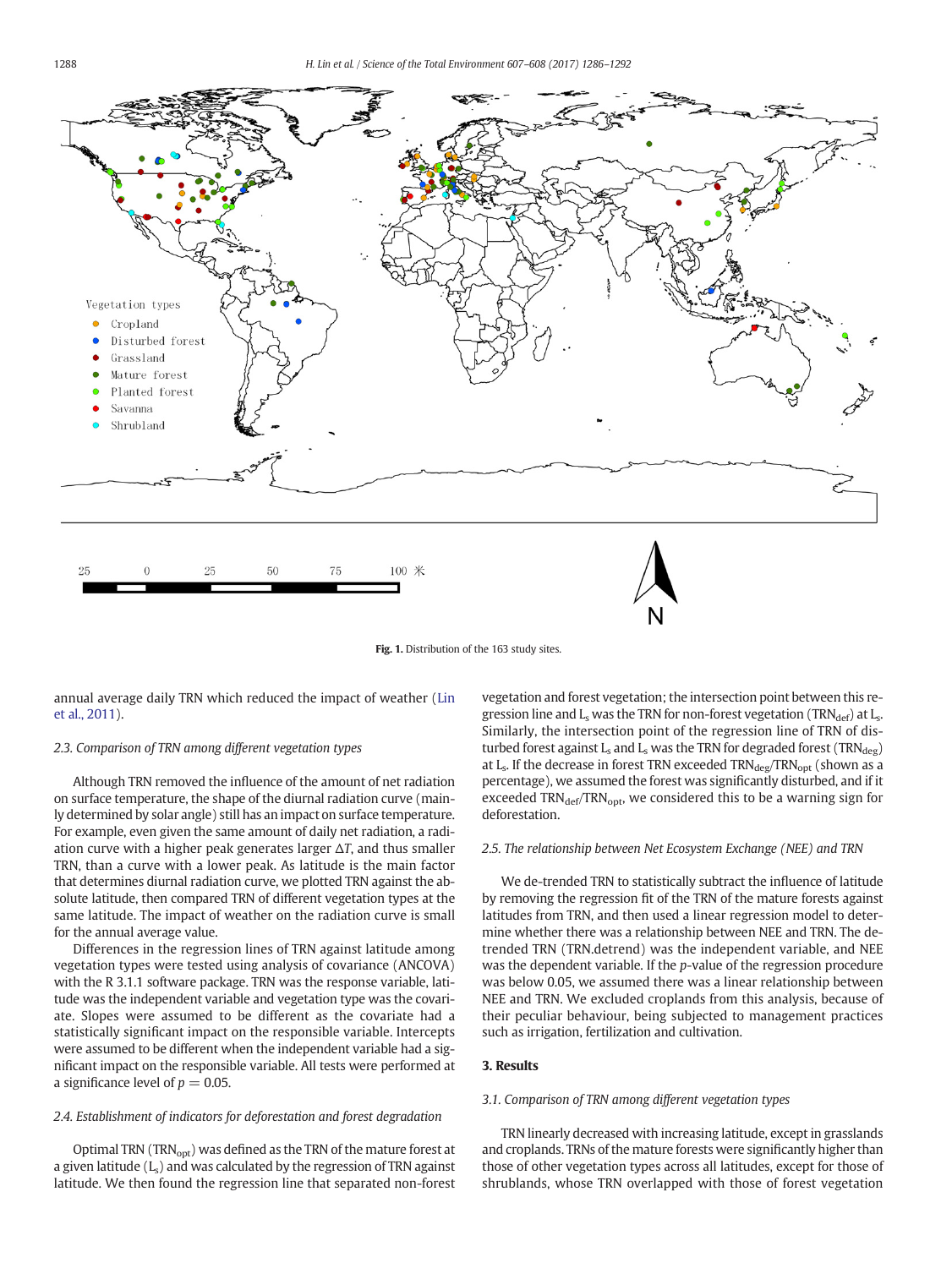<span id="page-3-0"></span>(Fig. 2). TRNs of the grasslands and savannas showed the lowest level. The regression lines of TRN against latitude for planted forest, disturbed forest, and shrublands had no significant differences, and featured an intermediate level between TRNs of mature forests and grasslands across all latitudes (Fig. 2). Irrigated croplands have high TRN, varying between that of mature and disturbed forests and thus providing better thermal buffer capacity than grassland or savanna vegetation and comparable to that of plantations.

#### 3.2. Establishment of indicators for deforestation and forest degradation

There were no significant differences in the slopes of the regression lines of TRN of the mature forests, the disturbed forests against latitude and the lines separating forest and non-forest vegetation; thus the selection of  $L_s$  had a very small influence on  $TRN_{deg}/TRN_{opt}$  and  $TRN_{def}/T_{exp}$ TRN<sub>opt</sub> (Fig. 2). The average absolute latitude of all the study sites was 42.9°, so we used L $_{\rm s}$   $=$  40°. At the representative latitude of 40°, TRN $_{\rm opt}$ was 1.18 MJ K $^{-1}$  m $^{-2}$ d $^{-1}$ ,TRN $_{\rm deg}$  was 0.88 MJ K $^{-1}$  m $^{-2}$ d $^{-1}$ , and TRN $_{\rm def}$ was 0.78 MJ K $^{-1}$  m $^{-2}$ d $^{-1}$ . Compared with TRN<sub>opt</sub>, TRN<sub>deg</sub> showed a net decrease of 25% while TRNdef decreased by 34%.

We checked the TRN for 10 age and succession sequences. Forests with TRN below 66% of TRN<sub>opt</sub> were all plantations of saplings, except for an Alaskan forest (US-Bn2) whose overstory was dominated by short aspen and willow [\(Liu and Randerson, 2008\)](#page-6-0). Two shrublands (CA-NS6 and CA-NS7) and one grassland (US-Dk1) had TRN higher than 75% of TRN<sub>opt.</sub> TRNs at these two chronosequences had very narrow ranges. TRNs of the recently disturbed and young planted forests (within 16 years) were all smaller than  $75\%$  of the local TRN<sub>opt</sub> with two exceptional sequences of US-Dk and US-NS ([Table 1\)](#page-4-0). Therefore, the criterion is applicable for 90% of deforested vegetation and 80% of the degraded forests for the 10 sequences. As 79% of the studied sites were located between 30° and 55° absolute latitude, we recommend using 75% of the TRN<sub>opt</sub> as the possible threshold for significant disturbance (i.e. forest degradation), and 66% as the warning point for deforestation within the absolute latitude from 30° to 55°.

### 3.3. The relationship between NEE and TRN

Statistical results showed that TRN.detrend had no relationship with latitude after removing the latitudinal trend of TRN. A significant increase of NEE with decreasing latitude was found above 40° absolute latitude ([Valentini et al., 2000](#page-6-0)), while the relationship between NEE and latitude across all latitudes was not significant. We therefore only detrended TRN in this analysis. NEE significantly decreased with increasing TRN.detrend [\(Fig. 3\)](#page-5-0).

#### 4. Discussion

#### 4.1. Thermal responses by vegetation types

Mature forests had the largest TRN of all the natural vegetation types across any given latitude, which stresses the importance of the thermal buffer function by mature, intact, and healthy forests. Larger TRN implies a slower rate of increasing temperature and a consequential smaller daily temperature range under a given amount of radiation. Vegetation types with a high TRN are more resilient to global warming and drought, and can thus mitigate local climate change ([Lim et al.,](#page-6-0) [2008\)](#page-6-0). Mature forests achieve a high thermal buffer capacity mainly by means of high standing biomass [\(Gu et al., 2007](#page-6-0)), active transpiration and access to deep soil water [\(van Gorsel et al., 2016](#page-6-0)), and long roughness length ([Zhang et al., 2012](#page-6-0)). Leaves have a higher specific heat capacity than soil [\(Jayalakshmy and Philip, 2010\)](#page-6-0). Vegetation with a high leaf area index (LAI) can protect soil from being directly heated by solar radiation, thereby reducing soil evaporation and increasing transpiration to a larger proportion of total evapotranspiration. The energetic consequences of high TRN in forests highlight the complementary dependence between physical and physiological processes due to their complex canopy structure [\(Cleverly et al., 2015, 2006; Lin et al., 2017\)](#page-6-0).

Disturbance induces biomass loss and depression in transpiration, hence decreases thermal buffer capacity. A record-breaking warming trend in the Amazon forest was found during the extreme drought [\(Jimenez-Munoz et al., 2016, 2015\)](#page-6-0), which was accompanied with



Fig. 2. Thermal response number (TRN) of vegetation at different latitudes. Solid lines are regression lines of annual average daily TRN against the absolute value of latitudes. The number of sites for each vegetation type is given in parentheses. The long dashed line is the boundary separating TRN of forest (including shrubland) and non-forest ecosystems. The shading area is the TRN range of forest vegetation. 1.18 MJ K $^{-1}$  M $^{-2}$ d $^{-1}$  is the optimal TRN (TRN<sub>opt</sub>), 0.88 MJ K $^{-1}$  M $^{-2}$ d $^{-1}$  is the TRN for degraded forest (TRN<sub>deg</sub>), and 0.78 MJ K $^{-1}$  M $^{-2}$ d $^{-1}$  is the TRN for non-forest ( $TRN_{\text{def}}$ ) at absolute latitude 40°. The given equation was the regression of TRN of mature forests against latitude.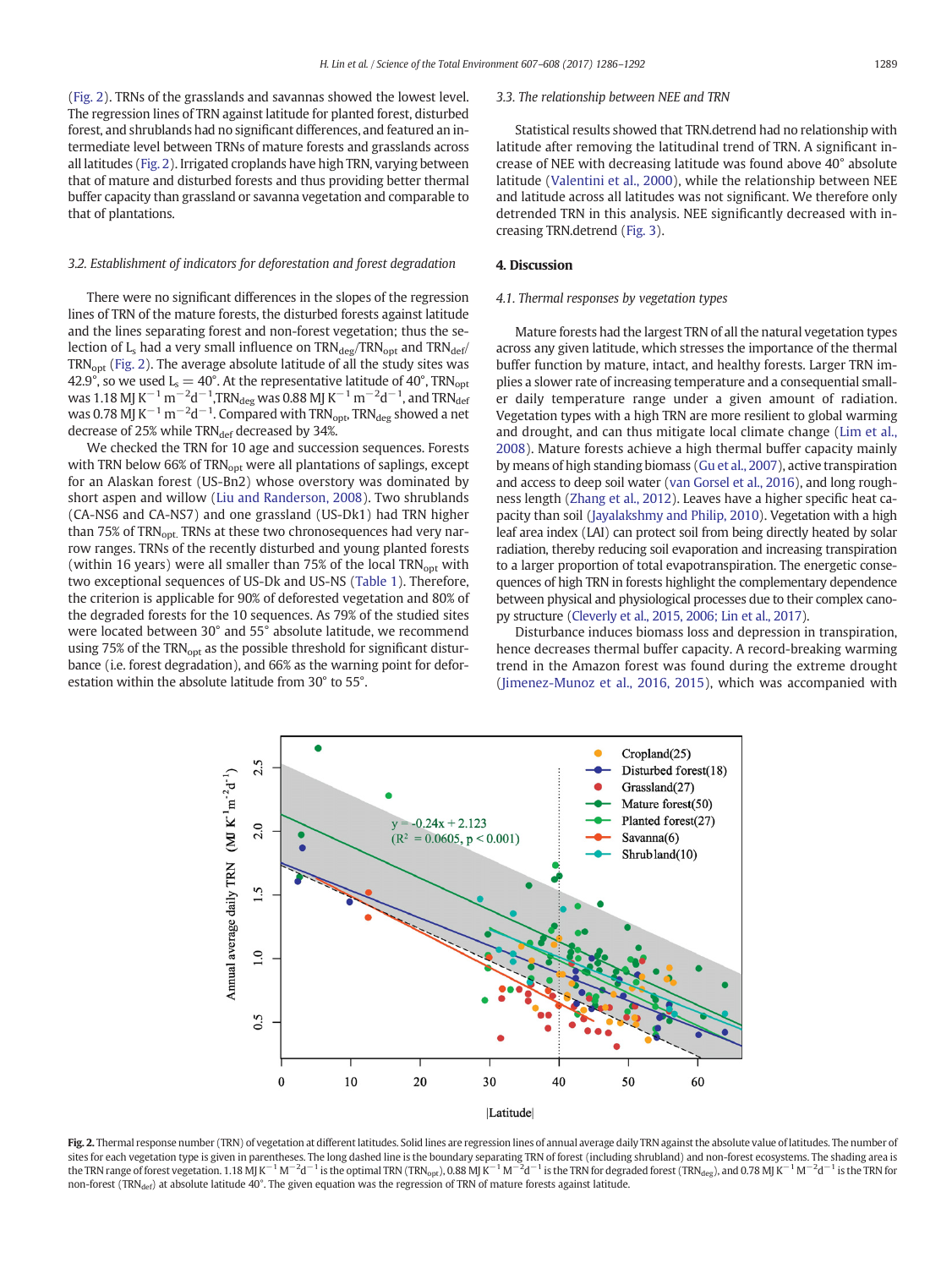#### <span id="page-4-0"></span>Table 1

 $\overline{a}$ 

The comparison of thermal response number (TRN) for the age and succession sequences of forests. Shading TRNs are the local optimal TRN (TRN<sub>opt</sub>). Ratio = TRN / TRN<sub>opt</sub>. The reference for each site is given in Appendix A. TRN<sub>opt</sub> for CA-SF and CA-SJ was TRN<sub>opt</sub> of the neighbour site CA-NS.

| Site       | Veg type | Description                       | Latitude(o) | Longitude(o) | $TRN(MJ K^{-1}m^{-2}d^{-1})$ | Age            | Ratio  |
|------------|----------|-----------------------------------|-------------|--------------|------------------------------|----------------|--------|
| BR-Sal     | Mature   | Primary forest                    | $-2.857$    | $-54.959$    | 1.973                        |                |        |
| BR-Sa3     | Disturb  | Logged forest                     | $-3.018$    | $-54.971$    | 1.870                        |                | 94.8%  |
|            |          |                                   |             |              |                              |                |        |
| $CA-Ca1$   | Mature   | Mature forest                     | 49.867      | $-125.334$   | 1.246                        | 54             |        |
| $CA-Ca3$   | Plant    | Young plantation                  | 49.535      | $-124.900$   | 0.915                        | 15             | 73.5%  |
| $CA-Ca2$   | Plant    | Clearcut site                     | 49.870      | $-125.291$   | 0.584                        | 3              | 46.8%  |
|            |          |                                   |             |              |                              |                |        |
| $CA-NS1$   | Mature   | 1850 burn site                    | 55.879      | $-98.484$    | 0.631                        | 153            |        |
| CA-NS2     | Mature   | 1930 burn site                    | 55.906      | $-98.525$    | 0.601                        | 73             |        |
| $CA-NS3$   | Mature   | 1964 burn site                    | 55.912      | $-98.382$    | 0.641                        | 39             |        |
| CA-NS4     | Mature   | 1964 burn site wet                | 55.912      | $-98.382$    | 0.511                        | 39             |        |
| CA-NS5     | Disturb  | 1981 burn site                    | 55.863      | $-98.485$    | 0.635                        | 22             | 99.06% |
| CA-NS6     | Shrub    | 1989 burn site                    | 55.917      | $-98.964$    | 0.604                        | 14             | 94.22% |
| CA-NS7     | Shrub    | 1998 burn site                    | 56.636      | -99.948      | 0.564                        | 5              | 87.99% |
|            |          |                                   |             |              |                              |                |        |
| CA-SF1     | Disturb  | Fire 1977                         | 54.485      | $-105.818$   | 0.536                        | 27             | 83.6%  |
| $CA-SF2$   | Disturb  | Fire 1989                         | 54.254      | $-105.878$   | 0.454                        | 14             | 70.8%  |
| $CA-SF3$   | Disturb  | Fire 1998                         | 54.092      | $-106.005$   | 0.381                        | 5              | 59.4%  |
|            |          |                                   |             |              |                              |                |        |
| $CA-SJ3$   | Plant    | 1975 harvest Jack pine plantation | 53.876      | $-104.645$   | 0.623                        | 28             | 97.2%  |
| $CA-SJ1$   | Plant    | 1994 harvest Jack pine plantation | 53.908      | $-104.656$   | 0.448                        | 9              | 69.9%  |
| $CA-SJ2$   | Plant    | 2002 harvest Jack pine plantation | 53.945      | $-104.649$   | 0.401                        | $\mathbf{1}$   | 62.6%  |
|            |          |                                   |             |              |                              |                |        |
| CA-TP4     | Plant    | Mature white pine plantation      | 42.710      | $-80.357$    | 1.412                        | 66             |        |
| $CA-TP3$   | Plant    | Middle-aged white pine plantation | 42.707      | $-80.348$    | 1.067                        | 31             | 75.5%  |
| $CA-TP2$   | Plant    | Young white pine plantation       | 42.774      | $-80.459$    | 1.002                        | 16             | 71.0%  |
| CA-TP1     | Plant    | Seedling white pine plantation    | 42.661      | $-80.560$    | 0.565                        | 3              | 40.0%  |
|            |          |                                   |             |              |                              |                |        |
| $US - Bn1$ | Mature   | 1920 burn site                    | 63.920      | $-145.378$   | 0.793                        | 83             |        |
| $US - Bn2$ | Disturb  | 1987 burn site                    | 63.920      | $-145.378$   | 0.422                        | 16             | 53.2%  |
| $US-Bn3$   | Shrub    | 1999 burn site                    | 63.923      | $-145.744$   | 0.566                        | $\overline{4}$ | 71.4%  |
|            |          |                                   |             |              |                              |                |        |
| $US-Dk2$   | Mature   | Hardwoods                         | 35.974      | $-79.100$    | 0.935                        | 74             |        |
| $US-Dk3$   | Plant    | Loblolly pine                     | 35.978      | $-79.094$    | 0.844                        | 19             | 90.3%  |
| $US-Dk1$   | Grass    | Open field                        | 35.971      | $-79.093$    | 0.797                        | $\mathbf{1}$   | 85.2%  |
|            |          |                                   |             |              |                              |                |        |
| US-Me2     | Mature   | Intermediate aged ponderosa pine  | 44.452      | $-121.557$   | 0.935                        | 57             |        |
| US-Me3     | Plant    | Second young aged pine            | 44.315      | $-121.608$   | 0.712                        | 17             | 76.1%  |
|            |          |                                   |             |              |                              |                |        |
| US-SP1     | Mature   | Natural regenerated since 1965    | 29.738      | $-82.219$    | 1.190                        | 66             |        |
| $US-SP3$   | Plant    | Planted in 1989-1990              | 29.755      | $-82.163$    | 0.925                        | 13             | 77.7%  |
| $US-SP2$   | Plant    | Planted in 1999                   | 29.765      | $-82.245$    | 1.026                        | $\overline{4}$ | 86.2%  |

carbon loss ([Doughty et al., 2015](#page-6-0)) and hydraulic deterioration [\(Rowland](#page-6-0) [et al., 2015\)](#page-6-0). TRN of disturbed forests were at the lowest level of forest ecosystems. Wildfire burnt 90% of the standing vegetation and litter at the grassland US-Aud ([Krishnan et al., 2012](#page-6-0)) in 2002, which was reflected by a very low TRN (0.37 MJ K $^{-1}$  m $^{-2}$ d $^{-1}$ ). Planted forests usually have simple canopy structure, root system, and smoother canopy than mature forests, and are logged regularly, so they generally have lower TRN. However, old plantations with dense understory plants, e.g. JP-Tom (around 45 years of age) ([Takagi et al., 2015](#page-6-0)), NL-Loo (about 100 years of age) [\(Dolman et al., 2002](#page-6-0)), or fertilized plantations, e.g. VU-Coc [\(Roupsard et al., 2009](#page-6-0)) can have comparable TRN with respect to mature forests (see Appendix A for site details). Shrublands are characterised by a range in canopy vertical structure, from simple and open in arid environments to multi-layer woodlands and short forests in semi-arid environments, therefore they covered a wide range of TRN. Croplands have high TRN due to artificial inputs of water and

fertilizer, in relation with management practices by farmers, which leads to increased biomass and evapotranspiration.

Grasslands and savannas have low LAI and shallow root system. Compared with forests, their simple vertical canopy structures and shorter roughness lengths make them different in canopy thermal process [\(Raupach, 1994\)](#page-6-0). Therefore, they have weaker thermal buffer capacities than forests. An increase of evapotranspiration in grasslands may have a positive effect on leaf surface temperature over the long term, which contrasts with the cooling effect from transpiration in forests. For example, enhanced transpiration by grasslands in Europe during the 2003 heatwave and drought suppressed surface heating until soil water had been depleted ([Teuling et al., 2010; van Heerwaarden](#page-6-0) [and Teuling, 2014](#page-6-0)). However, this was very short-lived, and forests were found to have much higher thermal buffer capacity over the long term during drought and heatwave [\(Teuling et al., 2010; van Gorsel](#page-6-0) [et al., 2016\)](#page-6-0). The clear TRN distinction between forests and non-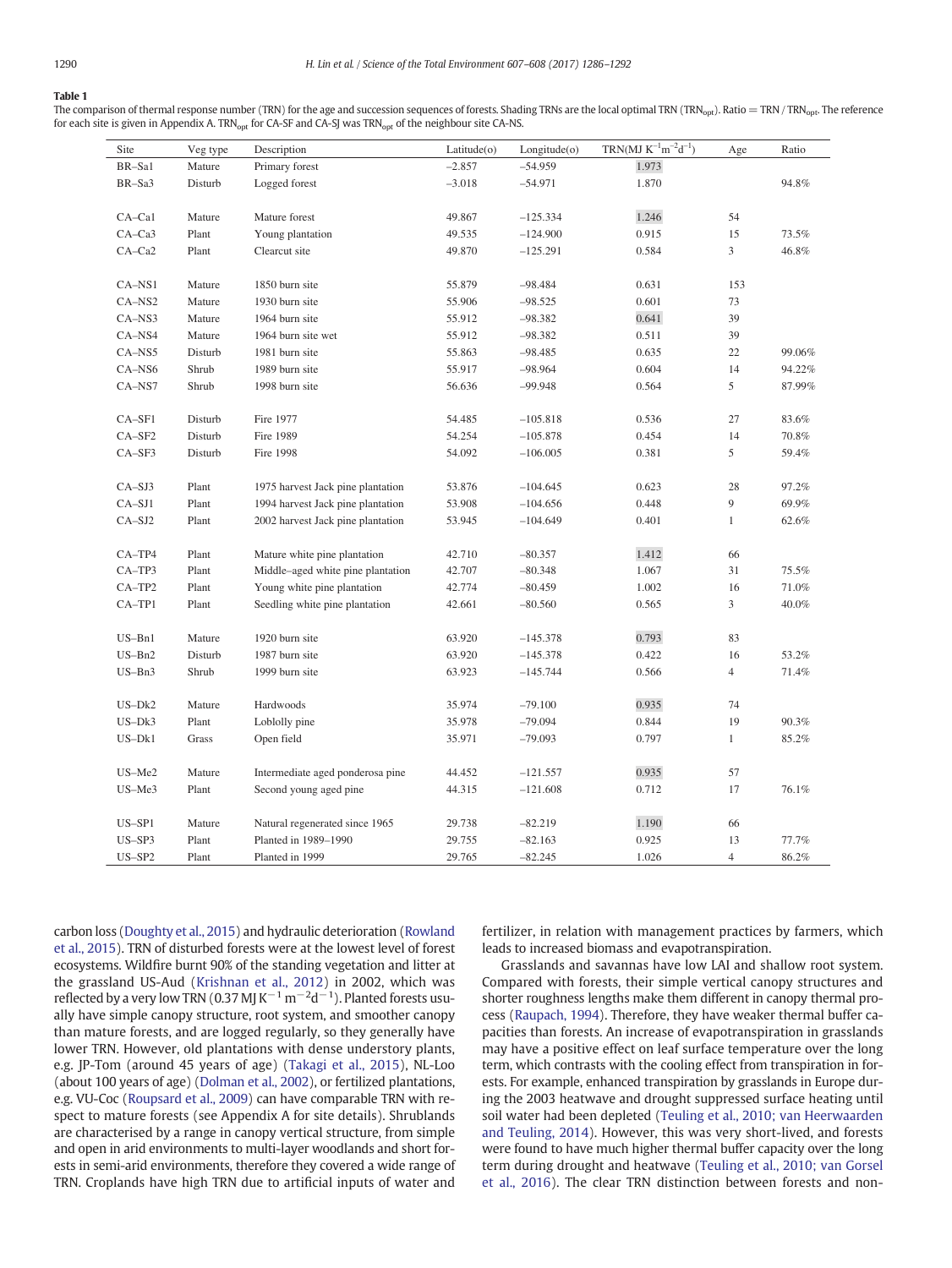<span id="page-5-0"></span>

Fig. 3. The relationship between Net Ecosystem Carbon Exchange (NEE) and TRN.detrend. TRN.detrend removed the regression fit of mature forests' TRN against latitude from TRN. Croplands were excluded from this analysis.

forests along latitude further emphasizes that deforestation has a serious impact on local thermal stabilization.

#### 4.2. Criteria for degradation and deforestation

Deforestation is easy to identify due to significant physiognomic changes; however, forest degradation is hard to detect, especially in its early stages [\(Guariguata et al., 2009](#page-6-0)). The following definition of forest degradation was adopted by the ninth meeting of the conference of the parties to the UNFCCC: "direct human induced long-term loss (persisting for X years or more) of at least Y% of forest carbon stocks (and forest values) since time (T) and not qualifying as deforestation [\(Penman et al., 2003\)](#page-6-0)". The operational problem of this definition is that it is difficult to determine X and Y ([Penman, 2008](#page-6-0)). Current methods and data cannot provide the desired precision for the estima-tion of CO<sub>2</sub> emissions ([Bustamante et al., 2016; GOFC-GOLD, 2008\)](#page-6-0). In a previous study, we found that TRN increased along vegetation growth, recovery and succession ([Lin et al., 2017\)](#page-6-0). TRN continuously changes with vegetation development, so that a decrease in TRN indicates that the vegetation is under stress or being disturbed.

In this study, we identified TRN thresholds for predicting forest degradation and deforestation by comparing TRN across vegetation types at a representative latitude. According to our results, the average TRN of the disturbed forests was 75% of  $TRN<sub>opt</sub>$  and 66% of  $TRN<sub>opt</sub>$  was the critical transition point from forest to non-forest at 40° latitude (shrublands excluded). We therefore recommend using 75% of the local  $TRN<sub>opt</sub>$  as the baseline for forest disturbance, and 66% as the early warning of deforestation within the absolute latitude from 30° to 55°. This criterion was verified by the age and succession sequences ([Table 1](#page-4-0)), and the accuracy is acceptable.

TRN is a comprehensive indicator being driven by biophysical processes of vegetation surfaces. It provides more information about energy partition than biomass and the  $CO<sub>2</sub>$  exchange of an ecosystem (Fig. 3). Compared with  $CO<sub>2</sub>$  emission, TRN can be measured precisely, due to the high accuracy of radiation and air temperature measurements, and mean annual daily TRN tempers the impact of weather conditions ([Lin](#page-6-0) [et al., 2017\)](#page-6-0). Moreover, ground-based thermal remote sensing provides the possibility of upscaling measurements from the community to the landscape scale, which makes it more convenient to compare instantaneous TRN among different land surfaces ([Maes et al., 2011; Maes and](#page-6-0) [Steppe, 2012\)](#page-6-0). In the early study, [Luvall and Holbo \(1989\)](#page-6-0) have successfully used TRN to discriminate various types of coniferous forests with Thermal Infrared Multispectral Scanner (TIMS).

As TRN is influenced by the shape of diurnal radiation curve, i.e., solar angle, it must be detrended before it can be used to compare the status of vegetation under different radiation environments. For example, the TRN of savanna vegetation in a tropical region can be higher than that of a mature temperate forest without detrending ([Fig. 2\)](#page-3-0). Terrain slope inclination and aspect also have impacts on the angle of solar radiation. We did not adjust for the slope and aspect effect in the present study due to lack of information. Because the measurement height of air temperature above the canopy may have an impact on TRN, using canopy temperature could enhance the accuracy of the criterion. Further study is required to identify the range of seasonal variations in TRN as they vary with both phenology and solar angle. The criteria for TRN identified in the current study are thus not applicable on any specific day. In view of this, separating the impact of solar angle on TRN is a critical approach that requires further research. In the present study, sites were mainly located between 30° and 55° (absolute latitude), therefore, the availability of further data at different latitudes could improve the accuracy of the criteria for the assessment of deforestation and forest degradation and extend the criteria to broader range of latitude.

#### 5. Conclusions

Our results revealed the difference in thermal response of different vegetation types. Mature forests had the highest thermal buffer capacity compared to other vegetation types. Within the absolute latitude ranging between 30° and 55°, degraded forest had lower values of TRN (75% of TRN<sub>opt</sub>) due to their higher surface temperature and larger daily temperature range for a given amount of incident radiation. Grasslands and savannas had lowest thermal buffer capacity. Based on the statistic results, 66% of TRN<sub>opt</sub> represents a tipping point for deforestation. TRN was responsive to the complementary effects of physical and physiological processes on canopy temperature, solar heating and evapotranspiration. TRN is an operational indicator capable of quantifying forest status and applicable for identifying forest degradation and for providing an early warning of incipient deforestation. It is therefore a valuable tool in the effort to protect forests and prevent deforestation.

#### Acknowledgements

This work was supported by the Applied Fundamental Research Program of Yunnan Province (2013FB078), National Natural Science Foundation of China (NSFC, 31200307), and the CAS 135 program (XTBG-F01). Data from the Guyaflux site in French Guiana were obtained thanks to funding provided by an Investissement d'Avenir grants of the French ANR (CEBA: ANR-10-LABX-0025). This work used eddy covariance data acquired and shared by the FLUXNET community, including these networks: AmeriFlux, AfriFlux, AsiaFlux, CarboAfrica, CarboEuropeIP, CarboItaly, CarboMont, ChinaFlux, Fluxnet-Canada, GreenGrass, ICOS, KoFlux, LBA, NECC, TERN OzFlux, TCOS-Siberia, and USCCC. The ERA-Interim reanalysis data were provided by ECMWF and processed by LSCE. The FLUXNET eddy covariance data processing and harmonization was carried out by the European Fluxes Database Cluster, AmeriFlux Management Project, and Fluxdata project of FLUXNET, with the support of CDIAC and ICOS Ecosystem Thematic Center, and the OzFlux, ChinaFlux and AsiaFlux offices. Data provided from the AU-WAC and AU-HWS sites were funded by the Australian Research Council (DP130101566) and Beringer was funded under an ARC FT (FT1110602). Support for collection and archiving was provided through the Australia Terrestrial Ecosystem Research Network (TERN) [\(http://www.tern.org.au](http://www.tern.org.au)) OzFlux and supersites facilities.

#### Appendix A. Supplementary data

Supplementary data to this article can be found online at [http://dx.](doi:10.1016/j.scitotenv.2017.07.062) [doi.org/10.1016/j.scitotenv.2017.07.062.](doi:10.1016/j.scitotenv.2017.07.062)